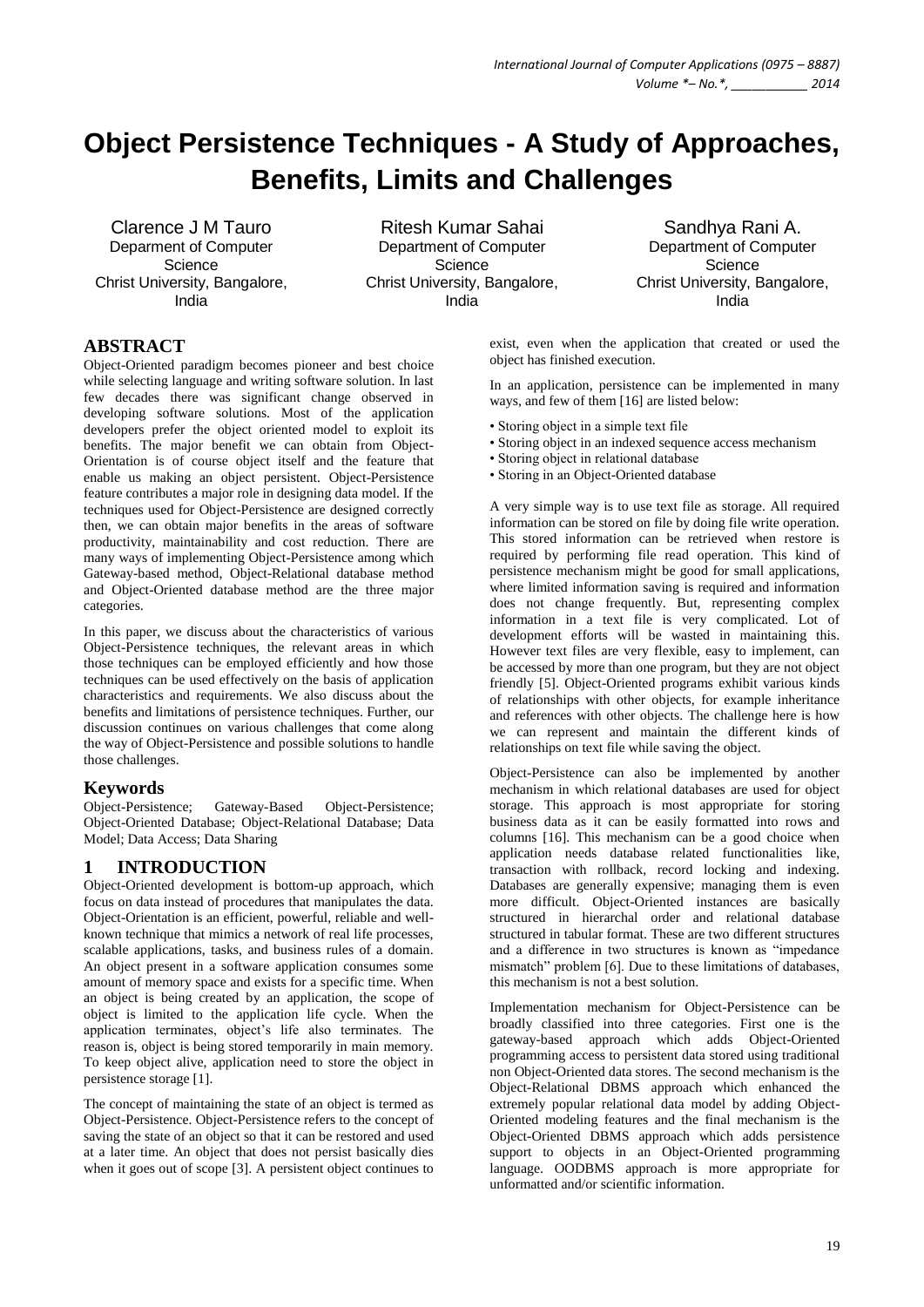# **2 PERSISTENCE OF OBJECT - FUNDAMENTAL APPROACHES**

Object-Oriented languages mainly focus on objects, object state and their behavior. An object can be created, initialized, accessed and manipulated by certain methods defined in class. By default, the object created by a program is transient, and object state is maintained till the program life. To maintain the state of object beyond the program life, also called persistent object, four approaches were identified and used widely in applications, namely persistence by class, persistence by creation, persistence by marking and persistence by reachability.

## **2.1 Persistence by Class**

The simple approach is to declare a class to be persistent. Based on Object-Oriented property all objects that belong to this class will become persistent. However this is not flexible, as it is often required to have single class with both transient and persistent objects [4]. Declaring a class to be persistent is referred and interpreted as "persistable'' by many OODB systems; objects belonging to the persistable class can be made persistent.

## **2.2 Persistence by Creation**

An object can be transient or persistent. To make an object persistent new syntax has been introduced; by extending the syntax that used for creating transient objects. The object is persistent or transient decided by its creation.

# **2.3 Persistence by Marking**

A different approach compare to persistent by class and creation. In this approach we mark an object as persistent after object creation process. All objects are created as transient without any change in object creation, based on requirement; an identified object can be marked explicitly as persistent object. Marking should be done after object creation and before program terminates.

# **2.4 Persistence by Reachability**

In this approach selected objects are declared as persistent objects, often referred as root. All other objects, which are referred from this persistent object (root), directly or indirectly also becomes persistent object. In other words all objects referenced or reachable from root persistent objects are persistent. Advantage of this approach is to make complete data structure persistent by merely declaring the root of this structure as persistent. However it is much expensive to follow the chains in detection for a database system.

In an execution environment several objects will be created and performing specified task. All objects in a system communicate to other objects. The system state is defined by considering all objects and the relationship among them. Object pointers are used to express the relationship among objects in an Object-Oriented environment. "PersisentPtr" was introduced to keep track of the relationship between persistent object even after the program termination [12].

# **3 OBJECT PERSISTENCE TECHNIQUES – BENEFITS AND LIMITATIONS**

In recent development era, most of the application developers prefer Object-Oriented models for implementing advance applications and hence object oriented paradigm is globally adopted now. As most applications are developed using object oriented model, the usage of persistent data is also increasing

day by day. Due to this reason, there is a great demand to focus on different Object-Persistence techniques in order to develop more efficient object oriented applications.

There are three major techniques used for implementing Object-Persistence namely Gateway-Based, Object-Relational DBMS and Object-Oriented DBMS techniques. Each of these techniques has their own advantages and limitations. So selection of a best Object-Persistence technique clearly depends on the type and nature of the application.

## **3.1 Gateway-Based Object-Persistence (GOP)**

The Gateway-Based Object-Persistence (GOP) approach is featured by being both application and data-independent. This approach is mainly followed in applications in which traditional non-Object-Oriented data stores are used to store data for an object.

This approach is a middleware solution that attempts to bridge the gap between the Object-Oriented paradigm data model and the "Non-Object-Oriented" data model used to store the objects [7]. This category of Object-Persistence methodology provides a kind of runtime mapping or translation between the two models in a manner that is transparent to the programmer. However, the application developer has to give more focus in the process when non-trivial mappings between types in the models have to be stated explicitly.

This approach widely supports when programmers wants to use existing non-Object-Oriented data stores but write applications using Object-Oriented programming models[8]. The data store schema that is used to store the persistent state of the objects in the data store is different from the objects having a different model (object-oriented) for an application so the system which is adopting GOP approach performs a mapping between both Object-Oriented schema and non-Object-Oriented data store schema [9]. During the execution time of application, the GOP system translates objects from the representation used in the data store to the representation used in the application and vice versa. Table 1 explains the advantages and limitations of Gateway-Based Object-Persistence methodology.

The Object Management Group (OMG) develops the standard activities which are relevant to GOP. The most important specification OMG has adopted is CORBA (Common Object Request Broker Architecture). Other than CORBA, Persistent Object Service, Object Query Service, Object Relationships Service, Object Transaction Service, and Object Security Services are the specifications which are adopted by OMG which directly relates to Object-Persistence.

Other than accessing and updating data in legacy databases, a GOP application can also access other OODBMSs and even it can store complex data objects natively in them. But, there are some issues and challenges with this feature and efforts are being carried out by the experts in resolving those issues. Integration of Object-Persistence with object query, object transaction and workflow, and object security are some of the issues which are related to GOP approach.

**Table 1. Gateway-Based Object Persistence**

| <b>Benefits</b> |                           |  | Limitations               |  |  |
|-----------------|---------------------------|--|---------------------------|--|--|
|                 | GOP provides Object-      |  | It maps Object-Oriented   |  |  |
|                 | Oriented access to legacy |  | models blindly to non-    |  |  |
|                 | applications as well as   |  | Object-Oriented databases |  |  |
|                 | non-Object-Oriented data. |  | because it gives bad      |  |  |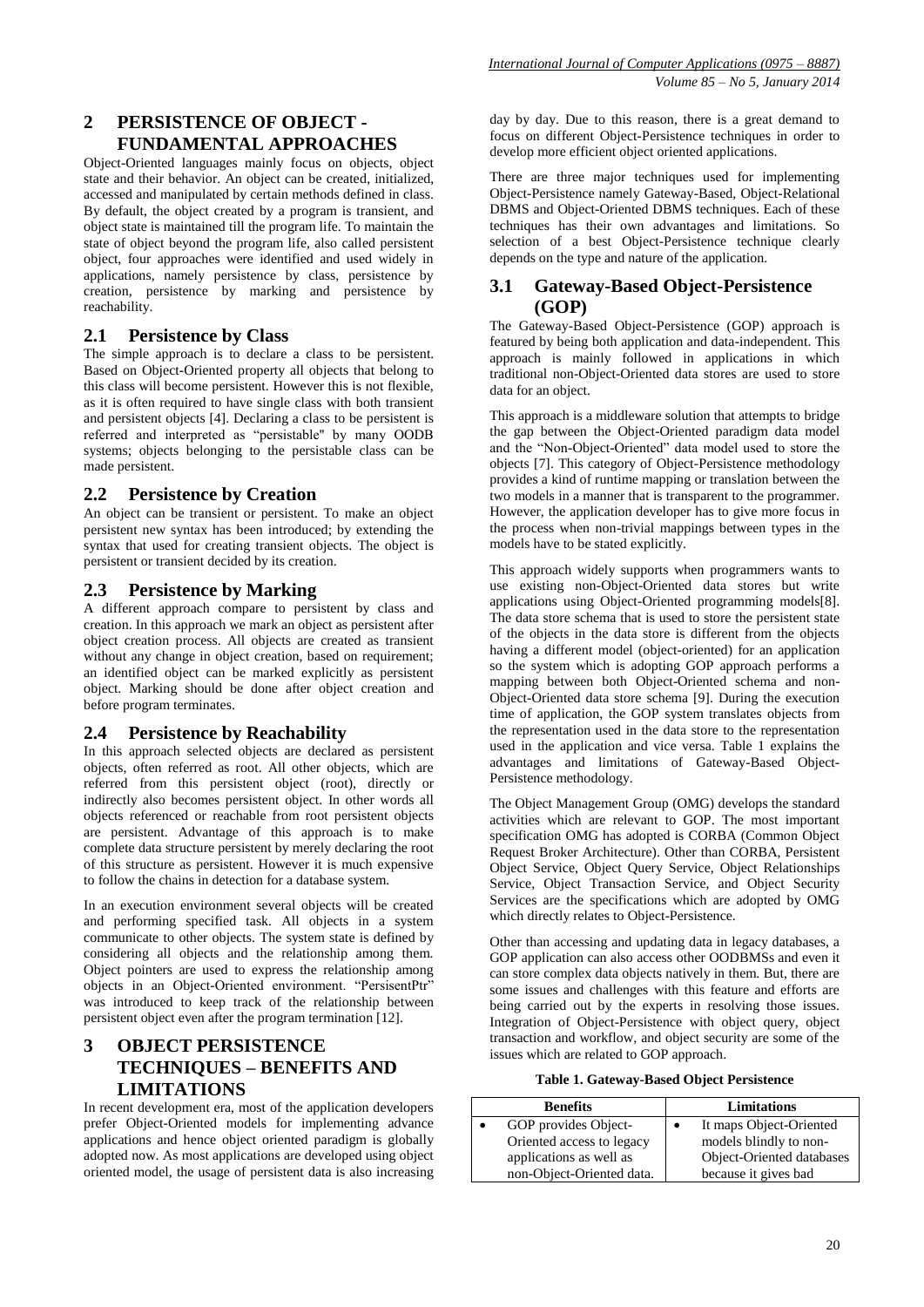| <b>Benefits</b>            | <b>Limitations</b>       |
|----------------------------|--------------------------|
| Supports and manage        | performance and complex  |
| shared, distributed,       | application logic.       |
| heterogeneous, and         | Lacks in handling        |
| language-neutral           | randomly and arbitrarily |
| persistent business        | complex objects in a     |
| objects.                   | legacy database system.  |
| Helps to integrate         |                          |
| enterprise information     |                          |
| systems and provide a      |                          |
| common framework for       |                          |
| developing Object-         |                          |
| Oriented software          |                          |
| solutions.                 |                          |
| Developing a common        |                          |
| GOP application that       |                          |
| legacy applications        |                          |
| continue to work on data   |                          |
| that are also accessed by  |                          |
| newer applications.        |                          |
| Developing solutions that  |                          |
| have an overwhelming       |                          |
| need to access legacy data |                          |
| and heterogeneous data     |                          |
| access, while allowing     |                          |
| legacy applications to     |                          |
| continue to work on the    |                          |
| legacy data.               |                          |

There are many systems available which are evolved as the applications of GOP approach namely VisualAge C++ Data Access Builder, SMRC, ObjectStore Gateway, Persistence, UniSQL/M, Gemstone/Gateway and Subtleware/SQL.

#### *3.1.1 Object-Relational DBMSs (ORDBMSs)*

The Object-Relational DBMS persistence (ORDBMS) method is a bottom-up approach which is characterized by being data oriented. In most of the today's database applications, the relational model is very extensively used and SQL is already considered as a global standard. ORDBMSs mainly supports for object oriented data modeling by incorporating both the relational data model and the query language. At the same time it retains the already successful technology like SQL of a relational DBMS relatively intact.

This type of persistence methodology attempts to build on, or extend, the existing relational data model to work with objects. The RDBMS has a standard query language to expand, implemented by successful vendors and it has been extremely successful in business related applications [7]. RDBMS persistence depends on a persistence delegate, code that hides or abstracts the details of object and table while maintaining table concurrency [13].

By the extension of the SOL standard, the standards activities are carried out on this area. X3H2 which is the American committee responsible for the specification of the SQL standard has been continuously working on object extensions to SQL. In the new draft of the SQL standard named SQL3, these object extensions have been included. Currently, the SQL3 standard is an ongoing attempt to build standard extensions to the query language and relational model. Table 2 lists the advantages and limitations of Object-Relational DBMSs Persistence methodology.

There are two different categories of ORDBMS applications available. The first category of ORDBMS applications are

those that have been implemented from scratch which include Illustra and UniSQL. The second categories of ORDBMS applications are those that are implemented by extending the existing relational DBMSs which include DB2, Informix, Oracle, and Sybase.

| <b>Table 2. Object-Relational DBMS</b> |  |
|----------------------------------------|--|
|                                        |  |

| <b>Benefits</b>                                                                                                                                                                                                                          | <b>Limitations</b>                                                                                                                                                 |
|------------------------------------------------------------------------------------------------------------------------------------------------------------------------------------------------------------------------------------------|--------------------------------------------------------------------------------------------------------------------------------------------------------------------|
| Very effective in<br>developing applications<br>that requires extremely<br>good query support,<br>excellent security,<br>integrity, concurrency and<br>robustness, and high<br>transaction rates.                                        | Limited focus and only<br>concentrate on data stored<br>in relational databases or<br>whatever in the future can<br>be stored in extended<br>relational databases. |
| It extends the applications<br>and use of existing,<br>legacy data stored in<br>relational databases.<br><b>ORDBMS</b> addresses the<br>mismatch and<br>performance issues while<br>accessing relational data<br>from an Object-Oriented |                                                                                                                                                                    |
| programming language.                                                                                                                                                                                                                    |                                                                                                                                                                    |

## **3.2 Object-Oriented DBMSs (OODBMSs)**

The OODBMSs are normally referred as persistent programming language systems as they have their core platform in Object-Oriented programming languages. Object-Oriented DBMSs methodology is a top-down approach which is characterized by being application or programming language centric. Table 3 describes the advantage and limitations of Object-Oriented DBMSs.

"Extended database" and "Persistent programming language" are the two available methods for creation of an Object-Oriented database [4]. The functionality of extended database method is to add the concepts of object orientation to existing Object-Oriented language. The functionality of persistent programming languages method is to inherit the features of existing Object-Oriented languages and to extend the features to deal with databases by adding persistence and collections technologies.

The OODBMS provides an effective methodology to add persistence to objects so that they can be used in an Object-Oriented programming language (OOPL) like C++ or Smalltalk.

The Object Database Management Group (ODMG) consortium which is formed of OODBMS vendors specifies the standard activities for OODBMSs. ODMG has specified the ODMG-93 standard which defines an Object Definition Language (ODL), an Object Query Language (OQL), C++ and Smalltalk language mappings to ODL and OQL.

Object-Oriented DBMSs support for persistent objects from more than one programming language, advanced transaction models, schema evolution, distribution of data, versions and dynamic generation of new types. Among these features, few of them have less impact on the object orientation but still, Object-Oriented DBMSs includes them in their systems and applications. Gemstone, Objectivity/DB, ObjectStore, Ontos, O2, Itasca and Matisse are some of the Object-Oriented DBMSs which are available.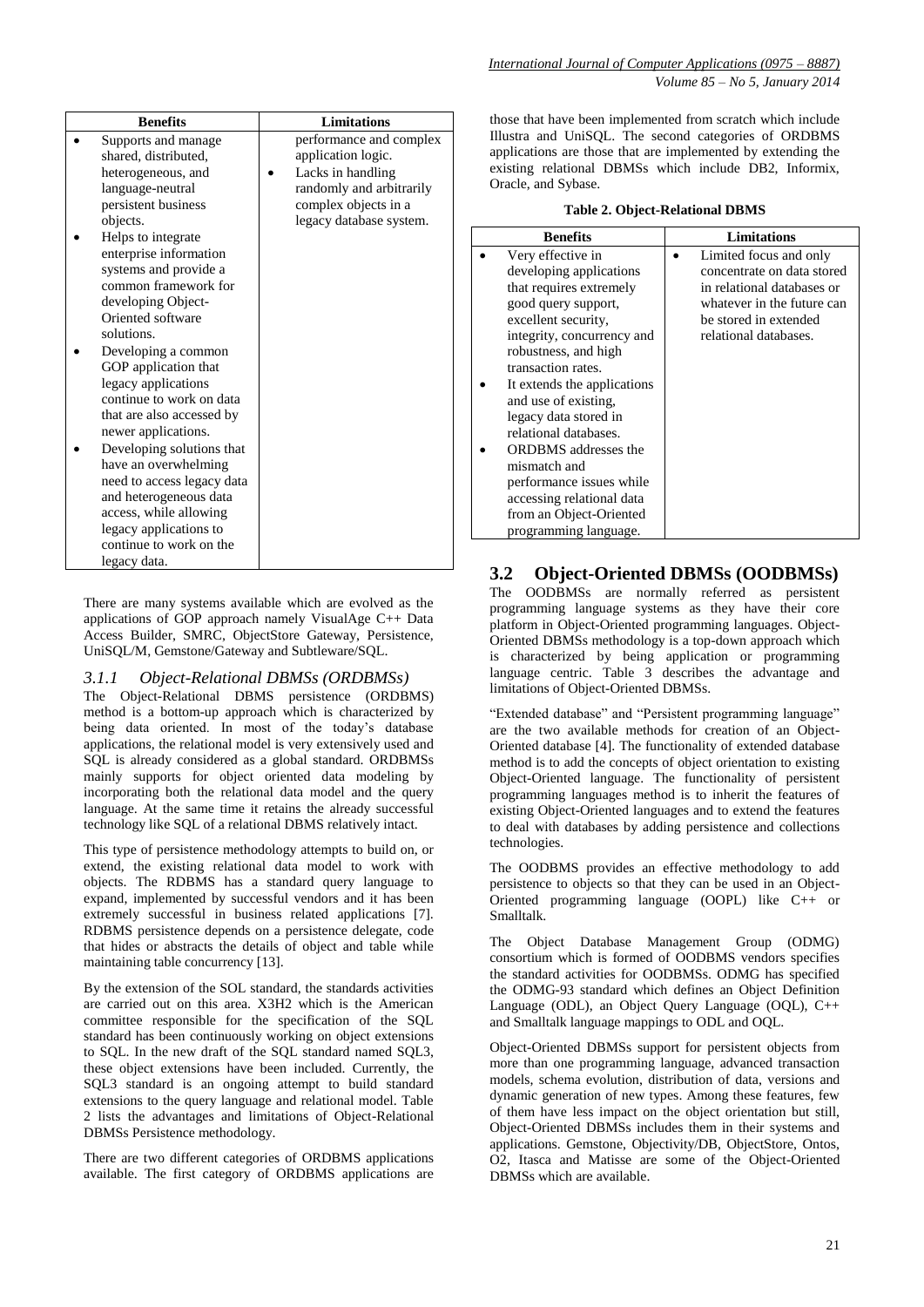*Volume 85 – No 5, January 2014*

#### **Table 3. Object-Oriented DBMS**

| <b>Benefits</b>                | <b>Limitations</b>      |
|--------------------------------|-------------------------|
| <b>OODBMS</b> models allow     | Object-Oriented         |
| excellent support for          | databases lacks in      |
| managing complex objects       | providing good query    |
| and encapsulation, real-time   | facility as provided by |
| systems that need to handle    | <b>ORDBMSs.</b>         |
| large and complex              | Object-Oriented         |
| applications would require an  | database is not much    |
| object oriented approach       | efficient, the          |
| $[14]$ .                       | transaction rates       |
| Object-Oriented databases      | supported by it do not  |
| are very useful for            | yet approach the high   |
| applications that need         | rates achieved by       |
| excellent navigational         | relational databases on |
| performance.                   | standard transaction    |
| Object-Oriented model          | processing              |
| allows storing application     | benchmarks.             |
| objects, e.g., presentation or |                         |
| view objects.                  |                         |
| An object-oriented based       |                         |
| database provides seamless     |                         |
| persistence from a             |                         |
| programming language point     |                         |
| of view.                       |                         |
| <b>OODBMS</b> provides         |                         |
| extensive support for the data |                         |
| modeling features of one or    |                         |
| more Object-Oriented           |                         |
| programming languages,         |                         |
| which avoids mismatch          |                         |
| issues.                        |                         |

## **4 APPLICATION CHARACTERISTICS AND REQUIREMENTS**

This section describes about the various Object-Oriented applications requirements, their usage, behavior and characteristics. It also explains how these characteristics and requirements are implemented by different Object-Persistence methodologies. On a broader perspective, we have classified the characteristics as data modeling, data access and data sharing characteristics. The below section discusses all these characteristics in detail.

## **4.1 Data Modeling Characteristics**

A data model is a group of conceptual tools for describing data, data semantics, data relationships and consistency constraints. The Object-Oriented data model extends the representation of entities by adding basic object oriented elements such as encapsulation, methods and object identity.

|  |  |  | <b>Table 4. Data Modeling Characteristics [8]</b> |  |
|--|--|--|---------------------------------------------------|--|
|--|--|--|---------------------------------------------------|--|

|                | <b>Object-Persistence Approaches</b> |                |           |  |  |
|----------------|--------------------------------------|----------------|-----------|--|--|
|                |                                      | Object-        | Object-   |  |  |
|                | Gateway-                             | Relational     | Oriented  |  |  |
| <b>Feature</b> | <b>Based Object-</b>                 | Database       | Database  |  |  |
|                | Persistence                          | Management     | Managemen |  |  |
|                | (GOP)                                | System (OR     | t System  |  |  |
|                |                                      | DBMS)          | (OODBMS)  |  |  |
| Complex        | Can be                               | Supported by   | Supported |  |  |
| Objects        | supported                            | extensions to  |           |  |  |
| (objects)      | using schema                         | the relational |           |  |  |
| containing     | mapping                              | data model     |           |  |  |
| non-first-     |                                      |                |           |  |  |

|                 | <b>Object-Persistence Approaches</b> |                                 |              |  |  |
|-----------------|--------------------------------------|---------------------------------|--------------|--|--|
|                 |                                      | Object-                         | Object-      |  |  |
|                 | Gateway-                             | Relational                      | Oriented     |  |  |
| <b>Feature</b>  | <b>Based Object-</b>                 | Database                        | Database     |  |  |
|                 | Persistence                          | Management                      | Managemen    |  |  |
|                 | (GOP)                                | System (OR                      | t System     |  |  |
|                 |                                      | DBMS)                           | (OODBMS)     |  |  |
| normal form     |                                      |                                 |              |  |  |
| data)           |                                      |                                 |              |  |  |
| Composite       | Can be                               | Starting to                     | Supported    |  |  |
| Objects         | supported                            | provide                         | using class  |  |  |
| (grouping of    | using schema                         | support                         | libraries    |  |  |
| objects for     |                                      | through a                       |              |  |  |
|                 | mapping(how<br>ever, there can       | combination of                  |              |  |  |
| copying,        |                                      |                                 |              |  |  |
| deleting, etc.) | be limitations)                      | triggers,                       |              |  |  |
|                 |                                      | abstract data                   |              |  |  |
|                 |                                      | types, and                      |              |  |  |
|                 |                                      | collection                      |              |  |  |
|                 |                                      | types                           |              |  |  |
| Object          | Support                              | Starting to                     | Supported    |  |  |
| Identity        | limited by                           | provide                         |              |  |  |
| (OID)           | underlying<br>database               | support                         |              |  |  |
|                 |                                      | through row                     |              |  |  |
|                 |                                      | identification                  |              |  |  |
| Encapsulation   | Supported at                         | To be                           | Supported    |  |  |
|                 | application                          | supported                       | (but broken  |  |  |
|                 | but not at                           | using abstract                  | for queries) |  |  |
|                 | database                             | data types                      |              |  |  |
|                 |                                      | (row objects                    |              |  |  |
|                 |                                      | will remain                     |              |  |  |
|                 |                                      | un-                             |              |  |  |
| Relationships   | Can be                               | encapsulated)<br>Strong support | Supported    |  |  |
|                 | supported                            | available                       | using class  |  |  |
|                 | using schema                         | including                       | libraries    |  |  |
|                 | mapping and                          | referential                     |              |  |  |
|                 | code                                 | integrity                       |              |  |  |
|                 | generation                           |                                 |              |  |  |
| Method          | Supported as                         | Supported                       | Supported as |  |  |
| overriding,     | in an OOPL                           | (method                         | in an OOPL   |  |  |
| overloading,    |                                      | dispatching is                  |              |  |  |
| and             |                                      | based on the                    |              |  |  |
| dynamic         |                                      | generic                         |              |  |  |
| dispatching     |                                      | function model                  |              |  |  |
|                 |                                      | not the                         |              |  |  |
|                 |                                      | classical object                |              |  |  |
|                 |                                      | model)                          |              |  |  |
| Inheritance     | Can be                               | To be                           | Supported as |  |  |
|                 | supported                            | supported                       | in an object |  |  |
|                 | using schema                         | (separate                       | oriented     |  |  |
|                 | mapping                              | inheritance                     | programmin   |  |  |
|                 | (however,                            | hierarchies for                 | g language   |  |  |
|                 | there can be                         | tables and                      | (OOPL)       |  |  |
|                 | technical                            | abstract data                   |              |  |  |
|                 | limitations)                         | types)                          |              |  |  |

The Object-Relational data model combines features of the Object-Oriented data model and the relational data model. The Object-Relational data model extends the relational data model by providing a richer type system including object orientation and collection types.

#### *4.1.1 Complex Object*

A Complex object is something that can be viewed as a single thing in the real world but it actually consists of many sub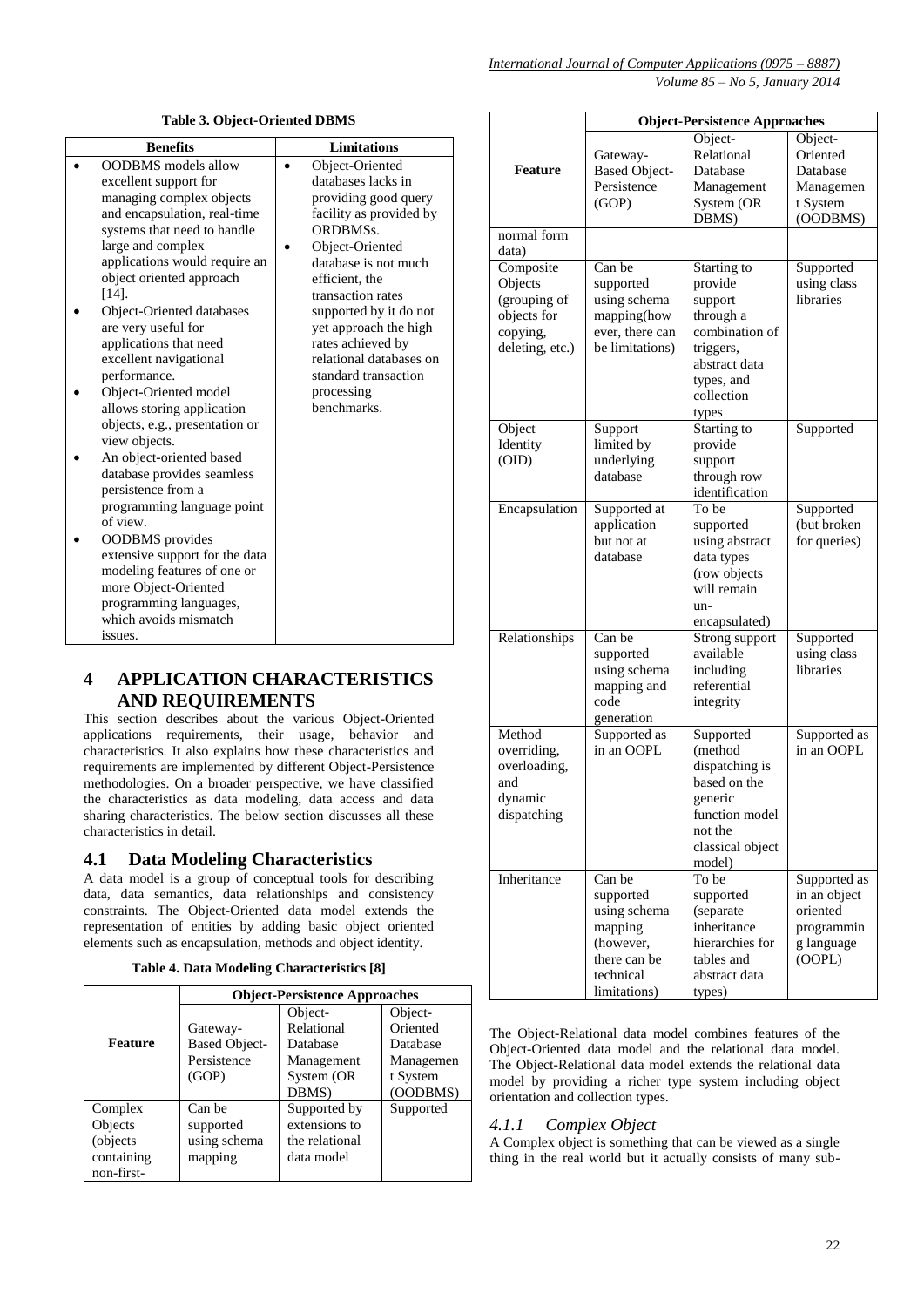objects. These sub-objects are actually the attributes of the complex object.

There are two types of complex object. The first types of complex objects are unstructured, difficult to determine the structure and require a large amount of storage. Examples of this type of complex object include Binary Large Objects (BLOB). The second types of complex objects have a clear structure and the sub-objects are said to be in a part-of relationship. For example, region objects are complex application objects that are frequently used in GIS applications.

#### *4.1.2 Composite Object*

A composite object is a group of related objects that can be processed in a single transaction. In a composite object, fields that reference other objects can be used to manipulate the dependent objects at the same time as the original object. With this, transactional safety can be assured, since either the entire transaction succeeds or if it fails the system state remains same as if the transaction never started. Table 4 compares the three approaches under various data modeling parameters.

#### *4.1.3 Object Identity*

Object identity is normally implemented using a unique, system-generated Object ID called OID. The value of the OID is not visible to the external user, but is used by the system internally in order to identify each object uniquely and to create and manage inter-object references. Even though there is a change in some or all of the values of variables or definitions of methods over a period of time, an object retains its identity.

#### *4.1.4 Encapsulation*

An object hiding its attributes behind its operations is termed as encapsulation. Encapsulation is most often achieved through information hiding (not just data hiding), which is the process of hiding all the secrets of an object that do not contribute to its essential characteristics [2].

#### *4.1.5 Relationships*

The relationship between any two objects encompasses the assumptions that each makes about the other, including what operations can be performed and what behavior results [2].

#### *4.1.6 Method Overriding, Overloading and Dynamic Dispatching*

In GOP systems, methods are not stored in the database and hence they are executed only using the object representation of the data. Where as in the case of ORDBMSs, both methods and data can be stored within the database and hence they are able to dispatch methods on objects within the DBMS server. In OODBMS systems, normally methods are executed at the client environment and hence most systems do not store methods in the database.

## *4.1.7 Inheritance*

Inheritance is one of the object oriented concept that when a class of object is defined, any subclass that is defined can inherit the definitions of one or more general classes. The objective of arranging objects in a hierarchy of classes is to share properties of the objects in a useful, economical and meaningful ways through inheritance [10].

## **4.2 Data Sharing Characteristics**

This section describes about how the various Object-Persistence methods provide data sharing support for applications. It describes how sharing of data takes place between concurrent users, how crash recovery is performed, details about advanced transaction models like long transactions, versioning and nested transactions.

#### *4.2.1 Crash Recovery*

A GOP system does not provide a very strong support on crash recovery feature but, it is able to provide whatever support is available in the underlying data store. On the other hand, ORDBMSs are strong in this area since these systems extend relation DBMSs. OODBMS systems do provide recovery support but it is not much robust in this area.

**Table 5. Data Sharing Characteristics [8]**

|                                      | <b>Object-Persistence Approaches</b>                                                                                                    |                       |                                                                             |  |  |  |
|--------------------------------------|-----------------------------------------------------------------------------------------------------------------------------------------|-----------------------|-----------------------------------------------------------------------------|--|--|--|
| Feature                              | Object-<br>Relational<br>Gateway-<br>Database<br><b>Based Object-</b><br>Managemen<br>Persistence<br>t System<br>(GOP)<br>(OR)<br>DBMS) |                       | Object-<br>Oriented<br>Database<br>Management<br>System<br>(OODBMS)         |  |  |  |
| Crash<br>recovery                    | Recovery<br>handled by the<br>backend data<br>store (cache is<br>not recovered)                                                         | Strongly<br>supported | Supported<br>(degree of<br>support varies<br>with<br>individual<br>product) |  |  |  |
| <b>ACID</b><br>transactions          | Support limited<br>by the<br>underlying data<br>store<br>(cache<br>management<br>might cause<br>complications)                          | Supported             | Supported                                                                   |  |  |  |
| Security,<br>views, and<br>integrity | Support<br>determined by<br>the<br>underlying data<br>store                                                                             | Strongly<br>supported | Limited<br>support                                                          |  |  |  |
| Advanced<br>transaction<br>model     | No support                                                                                                                              | No support            | Supported in<br>some products                                               |  |  |  |

## *4.2.2 ACID Transactions*

ACID stands for atomicity, consistency, isolation, and durability. GOP System provides limited support for ACID transactions since the object cache maintained at the application is loosely coupled to the DBMS. ORDBMSs support all the traditional lock types available in relational DBMS like tuple, page, and table locks. OODBMSs support the conventional type of ACID transactions and also they support various types of locking. The standard lock types are page locks and object locks which are also known as record locks in RDBMSs [8].

#### *4.2.3 Security, Views, and Integrity*

ORDBMSs guarantee that the entire application executes in its own address space and it exhibits an effective security mechanism by using the view mechanism. An OODBMS system allows clients to cache data for acceptable performance by using the page server concept.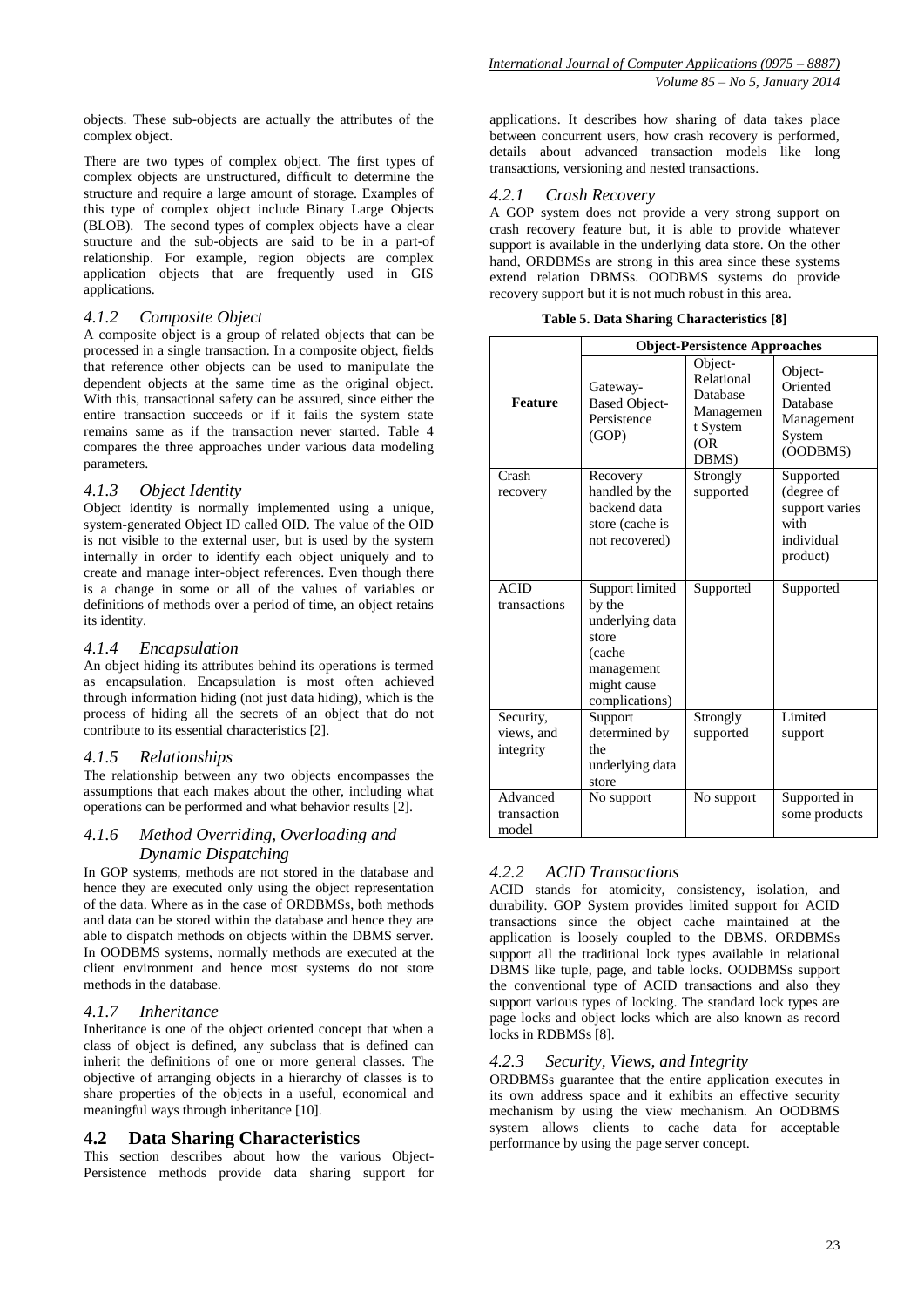#### *4.2.4 Advanced Transaction Models*

GOP and ORDBMS approaches does not support advanced transaction model very well whereas OODBMSs approach provides better support for advanced transaction model. Table 5 shows the comparisons among GOP, ORDBMS and OODBMS methods with respect to data sharing characteristics.

## **4.3 Data Access Characteristics**

This section explains about different data access features that are exhibit from various Object-Persistence methodologies. It describes how application objects are created and stored, in what way it provides support for navigational and ad hoc query types of access to persistent data, how interaction takes place between client and server and the support characteristics for schema evolution and integrity constraints.

#### *4.3.1 Schema Evolution*

There are two different phases involved in the Schema evolution. The initial phase involves schema change and the second phase involves modification and development of the existing data to their new representation based on the modified schema.

A GOP system provides a very limited support for schema evolution. In contrast, an ORDBMS system can provide a strong support for schema evolution of table definitions. An OODBMS system can also provide support for schema evolution but since the data model is complex, the schema evolution in an OODBMS cannot be completely automated as in case of a relational DBMS. Table  $6$  shows data access comparisons among GOP, ORDBMS and OODBMS methodologies.

#### *4.3.2 Persistent Data Creation and Access*

Persistence feature can be added to an object by following any of the two major methods; one method is by overloading the new operator and the other method is by inheriting a common class whose definition and implementation part is provided by the database system.

Accessing of persistence data can be made virtually transparent to the application in all three Object-Persistence methodologies. However, data updating is not transparent in a GOP system and hence the underlying application has to inform the GOP system whenever there is a change in the object state. In an ORDBMS system, updates are performed using a separate UPDATE statement and hence they are nontransparent. The extent of transparency varies in the OODBMS systems; in some cases, updates can be made completely transparent where as in others, updates needs to be explicitly specified by the application.

## *4.3.3 Triggers and Integrity Constraints*

A GOP system cannot provide support for triggers and integrity constraints. An ORDBMS system can provide excellent support for and integrity constraints. OODBMSs cannot virtually provide support for triggers and integrity constraints.

#### *4.3.4 Navigation*

In GOP systems, navigation feature is supported by mapping object accesses to the databases where the data is stored. In case of OODBMS systems, the applications require fast navigational access. For example, in an integrated circuit application, the verification and routing requires fast access to component objects since it is an extremely CPU-intensive operation. In order to provide extremely fast navigational

|  | access to data, OODBMS systems makes use of operating |  |  |  |
|--|-------------------------------------------------------|--|--|--|
|  | system support for page faulting.                     |  |  |  |

|  |  |  | Table 6. Data Access Characteristics [8] |  |
|--|--|--|------------------------------------------|--|
|--|--|--|------------------------------------------|--|

|                                              | <b>Object-Persistence Approaches</b>                                                                                                                                              |                                                                                                                       |                                                                                 |  |  |  |
|----------------------------------------------|-----------------------------------------------------------------------------------------------------------------------------------------------------------------------------------|-----------------------------------------------------------------------------------------------------------------------|---------------------------------------------------------------------------------|--|--|--|
| <b>Feature</b>                               | Gateway-Based<br>Object-<br>Persistence<br>(GOP)                                                                                                                                  | Object-<br>Relational<br>Database<br>Management<br>System (OR<br>DBMS)                                                | Object-<br>Oriented<br>Database<br>Management<br>System<br>(OODBMS)             |  |  |  |
| Schema<br>evolution                          | Limited<br>support<br>(complete<br>support might<br>be difficult to<br>provide)                                                                                                   | Supported                                                                                                             | Supported                                                                       |  |  |  |
| Persistent<br>data<br>creation and<br>access | Supported<br>(might not be<br>entirely<br>transparent to<br>the application)                                                                                                      | Supported<br>(not)<br>transparent<br>since<br>application<br>always has to<br>take explicit<br>action)                | Supported<br>(degree of<br>transparency<br>depends on<br>individual<br>product) |  |  |  |
| Triggers<br>and<br>Integrity<br>constraints  | No support                                                                                                                                                                        | Strongly<br>supported                                                                                                 | No support                                                                      |  |  |  |
| Navigation                                   | Can be<br>supported by<br>transparently<br>mapping object<br>accesses to<br>underlying<br>database<br>operations (pre-<br>fetching/cachin<br>g needed for<br>good<br>performance) | Currently<br>supported by<br>joins (to be<br>supported<br>efficiently<br>using row<br>identification<br>$\mathcal{L}$ | Supported<br>efficiently by<br>most products                                    |  |  |  |
| Ad hoc<br>query<br>facility                  | Supported<br>using data store<br>specific query<br>language (not<br>integrated well<br>with object<br>representation)                                                             | Excellent<br>support<br>(impedance<br>mismatch<br>remains an<br>issue)                                                | Supported but<br>with<br>limitations                                            |  |  |  |
| Object<br>server vs.<br>page server          | Object server                                                                                                                                                                     | Object server                                                                                                         | Can be page<br>server or<br>object server                                       |  |  |  |

# *4.3.5 Ad-hoc Query Facility*

A GOP system normally does not implement a new query language on the object representation. In this system, the query works on the base data model which is non-Object-Oriented and fails to work well with the application object model; this creates impedance mismatch problem [8]. In contrast, an ORDBMS system supports queries in a most efficient manner and performs well with the optimization and index management. In an OODBMS system, the support of query language is an extension of the Object-Oriented programming language.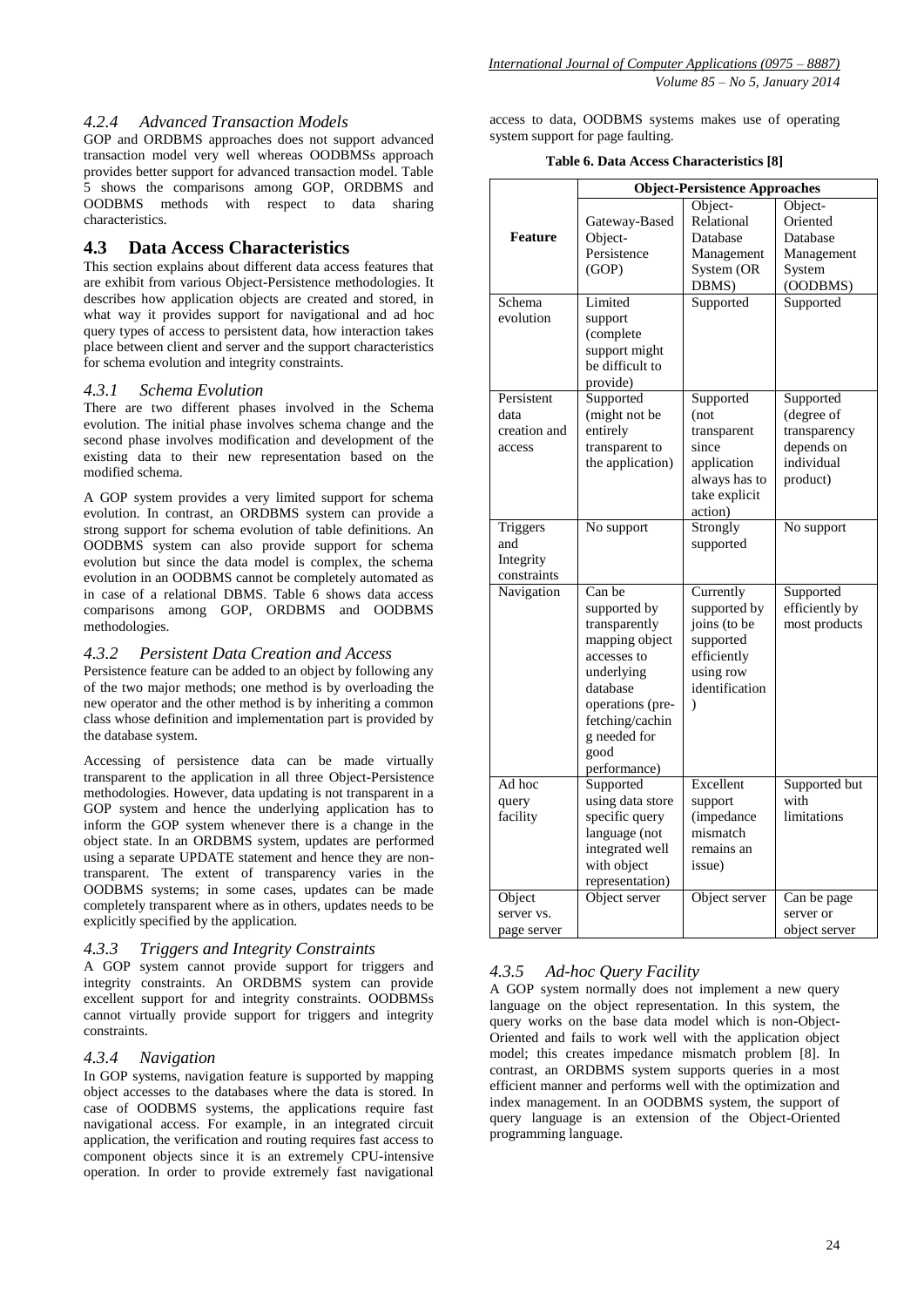#### *4.3.6 Object Server Vs Page Server*

In a normal client-server environment, both client and server need to work on the assigned loads or the tasks. Hence, a database management system has to utilize the available resources of client and the server in an efficient way. Queries are issued to an object server in order to request for a single object or a group of objects. GOP and ORDBMSs systems can be considered as object servers, where as an OODBMS system can be both object and page server. ObjectStore and O2 are few examples of page server architectures.

## **5 EMERGING CHALLENGES**

#### **5.1 Close Language Binding**

There is a layer between database and the application using the database for storage in the traditional relational systems. Data is transient when it is available in application's memory and persistent when it is stored in database. The application program often required to perform read and write operation on database elements. However this separation is not present on Object-Oriented database, application program manage persistent as well transient data in similar way. In OODBMS any kind of data can be persistent and same methods can be used to perform operations on persistent as well as transient data. Also, it offers the object to be retrieved identically regardless of location. There are various approaches to implement Object-Persistence (discussed above in section 2) and a best way to achieve this by using "persistence by reachability" [15]. The language interface for OODBMS offers mechanisms to define and open databases, commit or abort transactions, acquire locks, and accessing data within database, and it does not require any additional overheads and constructors. If an object has not been retrieved from the database yet, in such cases the program does not need to do any additional operations. The underlying database system will automatically recognize the situation and retrieve the object [15].

## **5.2 Unified Development Process**

Close language binding offers scalability and design flexibility that simplifies the lives of system analysts and designers. The good point of Object-Oriented DBMS is that it supports object oriented language and applies the objectorientation concept in database as well. Object-Oriented DBMS follows semantically same concept like Object-Oriented modeling and design, Object-Oriented analysis, and Object-Oriented languages allowing a unified conceptual approach during the whole development cycle. Unified approach has big advantage that it simplifies development and eases the communication between users, analysts, and developers. However in Object-Relational DBMS, the relational database objects have to be mapped to tables. This required some amount of time to create the relational tables and views, and it is also complicated to keep up the model with changes in the physical implementation. All this leads complexity in applications as well as creates difficulty to maintain the database. Object-Oriented database do not required semantic transformations as the same underlying object model is used during the whole development process. This unified approach offers higher quality systems that are flexible, scalable and easier to maintain [15].

#### **5.3 High-Level Functional Requirements**

In persistent Object-Oriented systems, following issues require critical attention [17]:

• The uniform interfaces need to be independent from data store type (JDBC, LDAP and some other interfaces, such as

Informix early-times proprietary Java Object Interface, were important to deal with).

• Data store connection management – establishment, closing, transactions; persistent object lifecycle – creation, read, update, and delete (CRUD) operations.

• Mass creation of objects, data stores usage of them or their attributes (e.g. search operations). In distributed object environments, it is important to balance the load of database operations.

## **5.4 Object-Relational Impedance Mismatch**

The Object-Oriented paradigm is efficient, capable and well known in application development. Object-orientation is based on proven software engineering principles. However the relational paradigm is based on proven mathematical principles. Both are having different structure and because the underlying paradigms are different, the two technologies do not work together seamlessly. The impedance mismatch becomes clearly visible when we look at the preferred approach to access; by using the object paradigm you traverse objects via their relationships whereas with the relational paradigm we join the data rows of tables. This fundamental difference in the structure results in a non-ideal combination of object and relational technologies. Following are challenges of storing objects in relational database [16].

- Mapping Object-Oriented classes to relational tables
- Inheritance relationship and relational tables
- Mapping association in relational tables
- Multiplicity, association class and link table
- Mapping aggregation-composition and shared aggregation
- Shared aggregation and reference table

### **5.5 Transparency and Object-Fault**

Persistent of object should be independent of how application program modified and manipulates that object. Persistence independence, also referred as transparency, requires that it is indistinguishable whether programming code is operating on persistent or transient data [10]. Persistence independence is achieved by combining the features of reachability-based identification with an object-faulting mechanism. The notion of object fault [11] is similar to the notion of page fault in the context of demand-paging virtual memory.

#### **5.6 Serialization**

Simple arrays and hashes can be represented and written on file using commas, tabs, spaces or user defined format. Complex and nested data structures such as arrays of arrays or arrays of hashes have to lower down or serialized before writing into file. Also data items can be of global type and may contain references to other data items or pointers to native "C" data structure.

#### *5.6.1 Object Storage Problem*

In persistence by reachability mechanism, persistence can be defined as a network of persistent objects whose root is serializable. In other words, any object that a persistent object can touch automatically becomes persistent and thus a member of the network. In Java execution environment, during storage time, all the objects are converted in the network to a byte stream for storage in a flat file. The restriction of serialization stem from the fact that an individual object cannot be modified and the entire network of objects must be accessed as a whole. There is overhead that each time a member of the object network is stored, the entire byte stream that contains all objects in the network has to be serialized and stored. The opposite procedure occurs each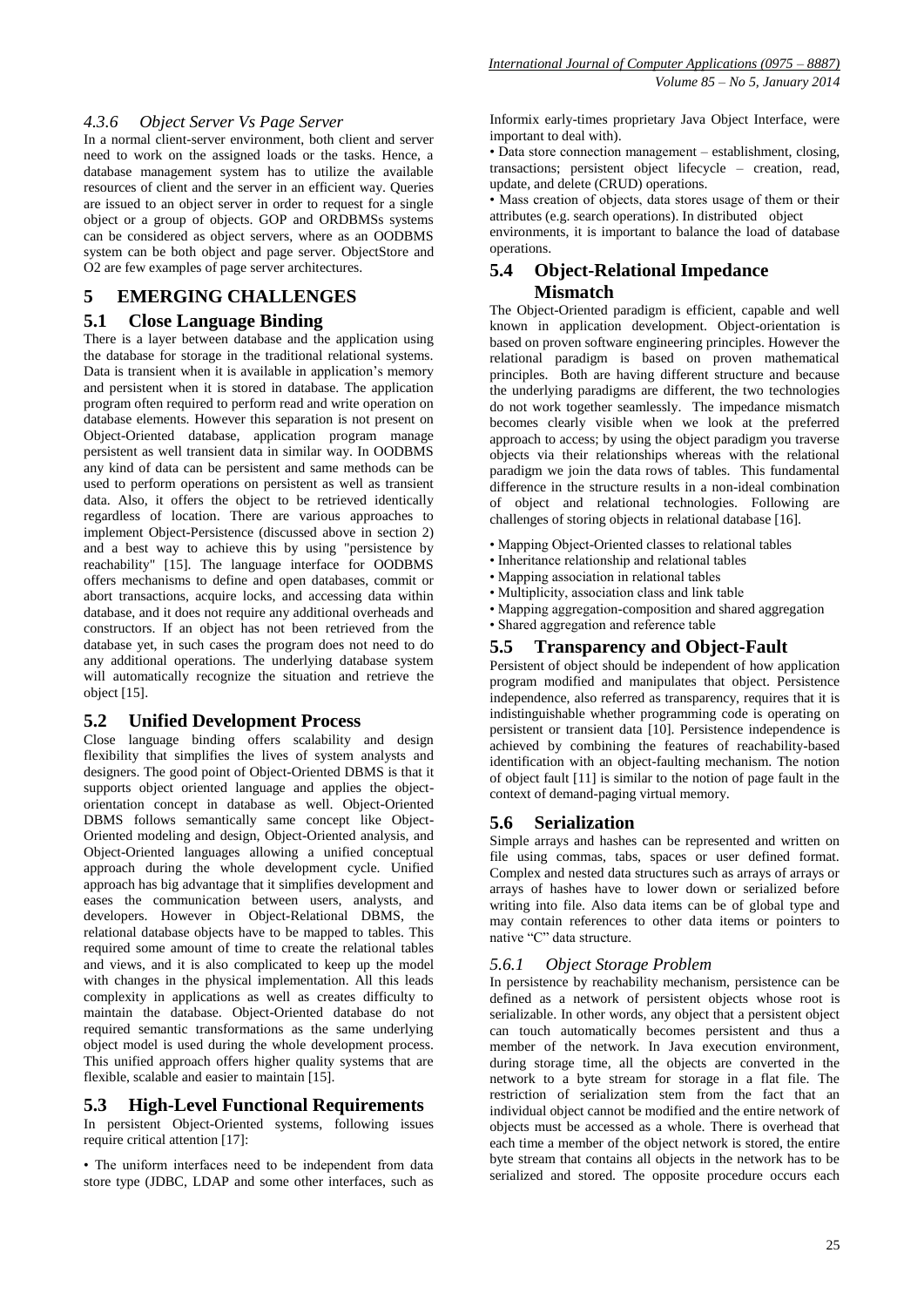time a persistent object is accessed. A multi-user enterprise application requires fundamental database capabilities, like transaction and queries, however object serialization lacking in this area. In general we can say serialization is inadequate for robust application development. However ODMG binding for Java provides a good alternative for persistent object development with Java [18].

#### **5.7 Data Source Related Issues**

JDBC provides standard for communication between Java based application and relational database. Several frameworks have been designed with the focus on independence from data store type, however still JDBC-compliant data stores captured the popularity and most of attention and efforts. JDBC itself is quite convenient and simple set of interfaces, the actual implementations tend to deviate from the standard by providing proprietary extensions in some cases or postponing certain important implementations like metadata until better times [17]. This resulted into tough job for balancing between proprietary vendor extensions usage and the complexity involved in encapsulating the differences into application abstractions. Metadata, mappings of SQL data types to JDBC data types, processing of BLOB/CLOB data and unique incremental Id's were some of the concerns in this area.

#### **5.8 Versioning Issues**

Sometimes with change in application requirement, class definitions for all objects change over time, and that requires attention to deal with versioning objects. The serialization mechanism may have read in out dated objects, whose structure has been modified and different from current version of the class it belongs to. The possible cases that may occur should to be outlined and well defined in serialization specifications. A major change to an object, or changes in its location in a hierarchy, requires the developers to manually convert the out-of-date objects, in some cases this can be handled automatically or nearly so [5].

#### **5.9 Concurrency Control**

In recent development, concurrency control becomes basic need for scalable applications, which allows multiple users to access the data storage at the same time. Effective and efficient concurrency control mechanism enables guaranteed data integrity, and consistent information received by users. In real time execution environment, different applications or users may want concurrent access to persistent data stores, such as file or database. Few systems ignore concurrency issue altogether; others offer different types of locking schemes.

#### **5.10 Boundaries**

Traditional and ordinary files are based on byte stream and generally they do not provide any limitation and restriction on boundaries. File users need to decide how to represent distinct data item on file and make them recognizable on disk so that they can be retrieved easily. Indexed Sequential Access Method (ISAM) and DBM systems are based on Record-Oriented structure and RDBMS provides record and column boundaries. It is always good to have well defined data structure, slotted in grid structure else "impedance mismatch" will occur. Latest solutions, such as OR-DBMS and OO-DBMS, attempt to make this "restriction" or "failure" a nonissue.

#### **5.11 Security Issues**

Security is a big concern when a serialized object traveling across the internet through sockets or network

communication. This serialized object can be read by unintended parties, or may be tampered and modified while in transit. To prevent the data from being written when the object is serialized; sensitive data, such as socket file descriptors, or other handles to system resources, should be made private as well transient. Also when the object is retrieved back from a stream, only the originating class can assign a value to the private data field. A validation method can also be used to check the integrity of a group of objects when they are retrieved from a stream.

To avoid security problems, the efficient way is to encrypt the serialization stream, ensuring both privacy and integrity. To achieve this, customized readObject and writeObject methods can be implemented, or can be achieved by using the Externalizable. For a global application, ObjectInputStream and ObjectOutputStream class can be customized to encrypt the entire object stream [5].

#### **5.12 Machine independence**

During computation operation files are being created in different systems and on different type of machines. These files are being used by other systems with different type of machines. This requires continuous tracking of differences in size and byte order of integer, and floating-point representation.

#### **6 CONCLUSION**

In this paper we have discussed the different Object-Persistence techniques, advantages and limitations of each of these techniques. Our discussion continued further on the characteristics and requirements of applications; and how well these features are supported by major category of Object-Persistence techniques, such as GOP, ORDBMS and OODBMS. Later we discussed more about the object persistent challenges.

Gateway-based technique basically uses traditional non-Object-Oriented data stores, for example flat files, relational and hierarchical databases. Gateway-based is middleware approach and very good for providing a common framework for building Object-Oriented applications and integrating diversified enterprise information systems. It offers excellent support for managing shared, distributed, heterogeneous, and language neutral persistent business objects. GOP is having disadvantage that it blindly maps Object-Oriented models to non-Object-Oriented databases. It is most suitable for applications that have critical need to access legacy and heterogeneous data; while allowing legacy applications to continue to work on legacy data.

Object-Relational technique involves improving the relational data model by adding the Object-Oriented modeling features to it. Object-Relational technique is a bottom-up approach and very efficient for extending the usefulness of existing, legacy data stored in relational databases. It addresses the mismatch and performance issues while accessing relational data from an Object-Oriented programming language. Object-Relational techniques have the best robustness, concurrency, and crash recovery characteristics among all three Object-Persistence methods. The major drawback of Object-Relational technique is that it concentrates only on data stored in relational databases or whatever in the future can be stored in extended relational databases. Object-Relational is very effective technique in developing applications that requires extremely good query support, excellent security, integrity, concurrency and robustness, and high transaction rates.